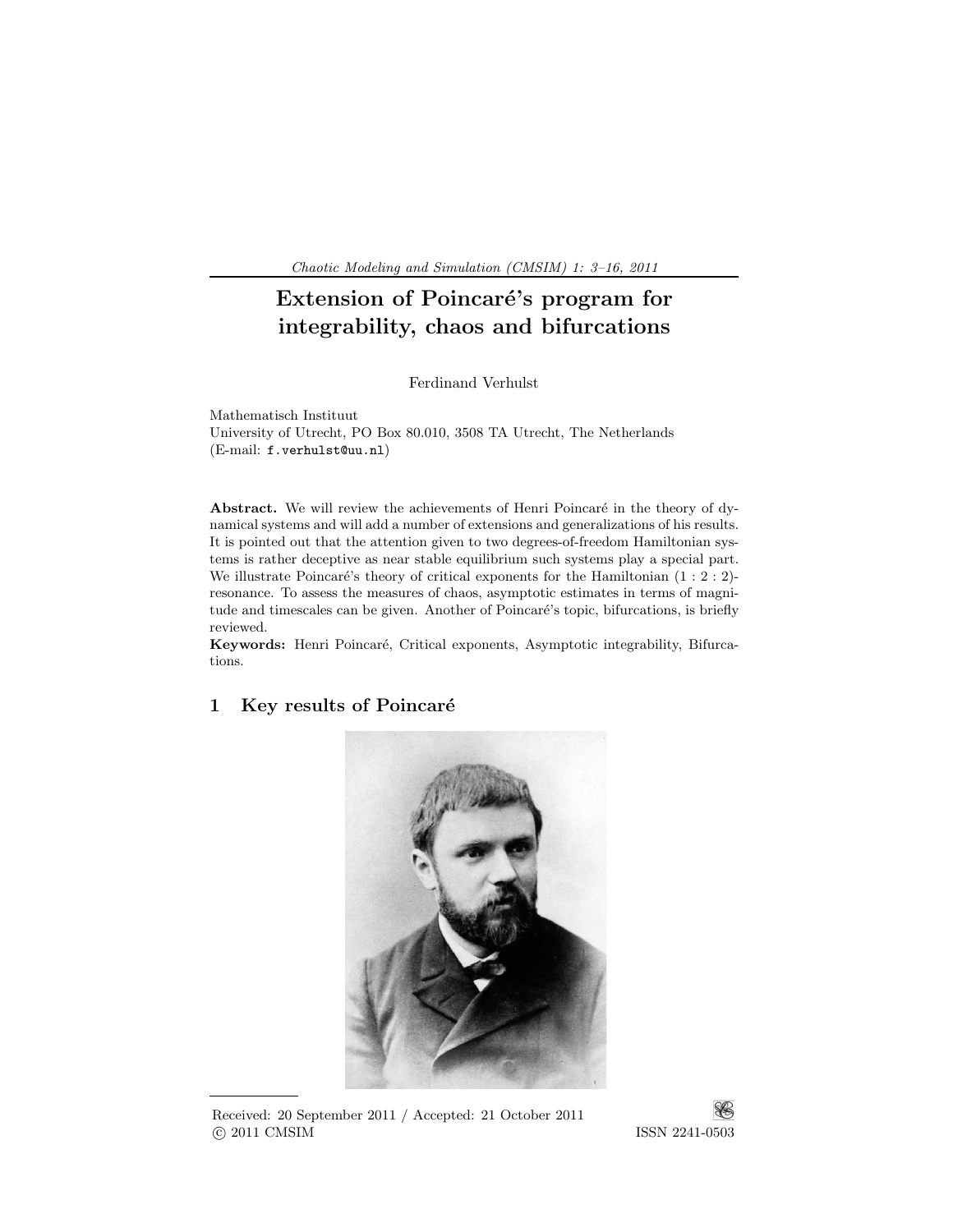We restrict ourselves to a discussion of the 'Méthodes nouvelles de la mécanique  $c\acute{e}$ lèste' (based on [17]), leaving aside for instance the interesting thesis and the Mémoire on differential equations. The following key results are in the field of dynamical systems, the chapter indication refers to the 'Méthodes nouvelles':

- Poincaré-expansion with respect to a small parameter around a particular solution of a differential equation (chapter 2).
- The Poincaré-Lindstedt expansion method (chapter 3) as continuation method and as bifurcation method for periodic solutions.
- Characteristic exponents and expansion of exponents in the presence of a small parameter; exponents when first integrals exist (chapter 4).
- The famous proof that in general for time-independent Hamiltonian systems no other first integrals exist besides the energy (chapter 5).
- The idea of 'asymptotic series' as opposed to convergent series (chapters 7) and 8).
- The divergence of series expansions in celestial mechanics (chapters 9 and 13).
- The Poincaré-domain to characterise resonance in normal forms (chapter 13 and in his thesis).
- The notion of 'asymptotic invariant manifold' (chapter 25).
- The recurrence theorem (chapter 26).
- The Poincaré-map as a tool for dynamical systems (chapter  $27$ ).
- Homoclinic (doubly asymptotic) and heteroclinic solutions; the image of the corresponding orbit structure.

The term 'New methods' contrasts with the old methods of Lagrange, Laplace, Delaunay, Jacobi that are correct and classical, but leaving a great many unsolved problems. This holds in particular for integrability questions, convergence of series which is related to Poisson-stability and bifurcation theory.

# 2 The deception of two degrees-of-freedom

A time-independent Hamiltonian produces equations of motion that have in general only one first integral, the energy. So, for integrability of a two d-o-f Hamiltonian system, a second independent integral is needed, but near stable equilibrium both numerics and analytic approximation suggests integrability in this case. Why?

The reason is, that the measure of chaos in two d-o-f near stable equilibrium is exponentially small. We will discuss this in more detail in section four. A famous example is the Hénon-Heiles problem [6] that was published in 1964. For small values of the energy it looks integrable and many futile expansions were computed to pinpoint this apparent second integral. The 'proofs'were futile, but as we shall see, such expansions are not useless. For small values of the energy they describe the KAM-tori that abound near stable equilibrium of near-integrable systems.

The dynamics of a time-independent Hamiltonian system corresponds with a two-dimensional area-preserving Poincaré-map. We can turn this around: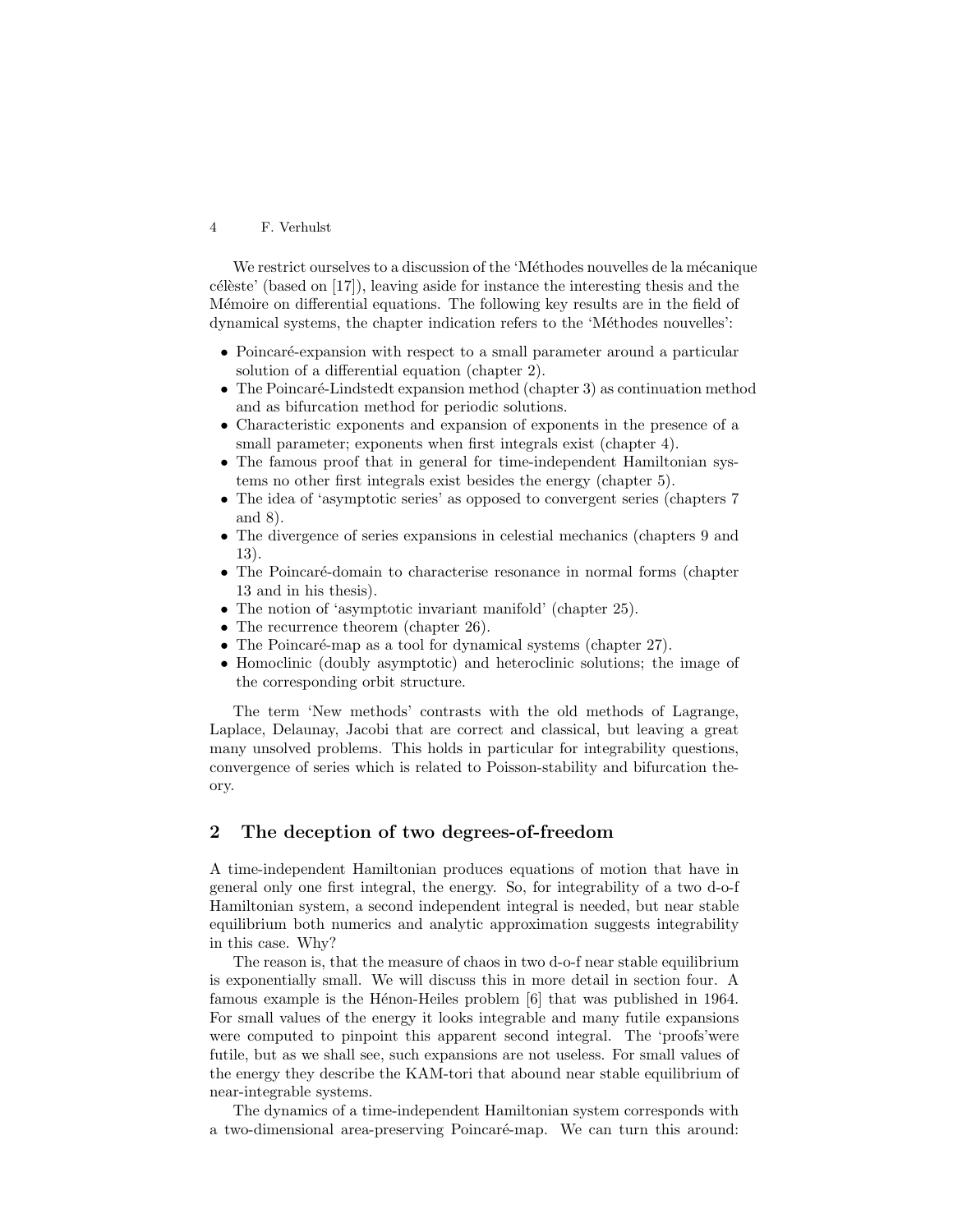a two-dimensional area-preserving map has a suspension that is Hamiltonian. Consider as an example a two-dimensional area-preserving map  $T_H$  studied by Igor Hoveijn [9]:

$$
\begin{pmatrix} x \\ y \end{pmatrix} \to \begin{pmatrix} \cos \alpha - \sin \alpha \\ \sin \alpha & \cos \alpha \end{pmatrix} \begin{pmatrix} x \\ y \end{pmatrix} + \sin x \begin{pmatrix} -\sin \alpha \\ \cos \alpha \end{pmatrix}.
$$
 (1)



Fig. 1. The area-preserving map  $T_H$  produced by eq. (1) for  $\alpha = 3\pi/5$ . In the centre of the plane there is a dominant family of closed KAM-curves. In between the curves there are again stable and unstable periodic solutions but they can not be observed at this level of precision. Outside this family of closed curves one finds stable periodic solutions associated with unstable periodic solutions. Moving out one observes a stable and unstable 10-periodic solution and further on another pair of 10-periodic solutions. The unstable solutions have stable and unstable manifolds that intersect an infinite number of times producing chaotic behaviour. The dots correspond with orbits returning chaotically in the plane when applying the map repeatedly. Poincar´e described the folding process, see [17], that can be seen dynamically by considering a small square in the plane and following its subsequent mappings (figure courtesy Igor Hoveijn).

In fig. 1 we took  $\alpha = 3\pi/5$ . The closed KAM-curves around the centre suggest that for small values of x and y the map is nearly integrable. For larger values of  $x$  and  $y$  the chaotic nature of the map becomes more transparent.

# 3 Critical exponents, the (1 : 2 : 2)-resonance

Chapter four of the 'Méthodes nouvelles' introduces characteristic exponents. Consider an n-dimensional autonomous equation of the form

$$
\dot{x} = X(x),
$$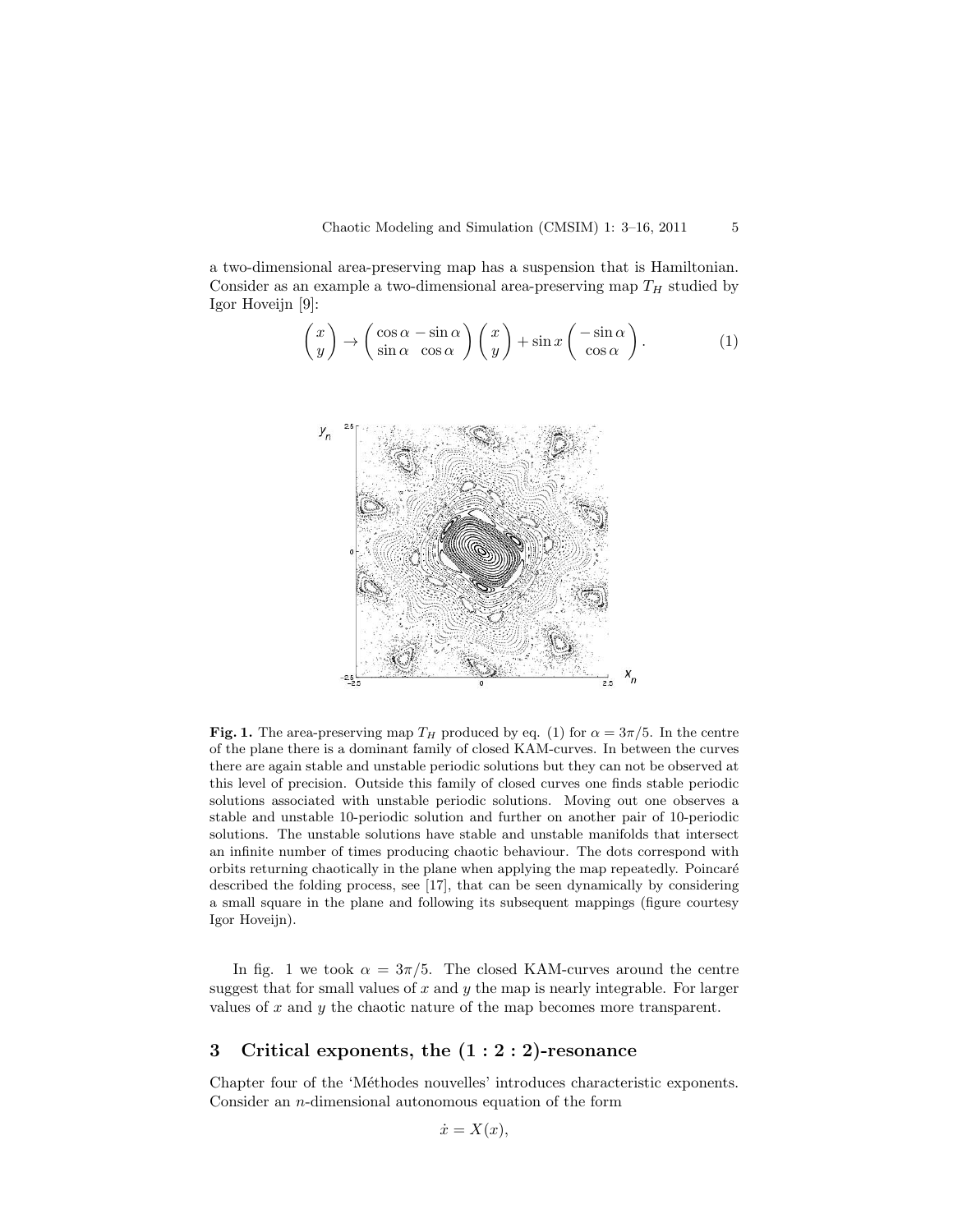and suppose we know a particular solution  $x = \phi(t)$ . We call this a generating solution. When studying neighbouring solutions of  $\phi(t)$  we put

$$
x = \phi(t) + \xi.
$$

The variational equations of  $\phi(t)$  are obtained by substituting  $x = \phi(t) + \xi$  into the differential equation and linearising for small  $\xi$  to obtain

$$
\dot{\xi} = \frac{\partial X}{\partial x}|_{x = \phi(t)} \xi.
$$

If  $\phi(t)$  is a periodic solution, the variational equations are a Floquet system.

Using the variational equations we can obtain a linear system of equations of which the characteristic eigenvalue equation produces the characteristic exponents. There are some important cases:

- It is clear from the linear system determining the characteristic exponents that if  $X(x, t)$  does not depend explicitly on t, the autonomous case,  $\phi(t)$ is a solution, so one of the characteristic exponents is zero.
- If the vector field is time-dependent  $(\dot{x} = X(x,t))$  and contains a small parameter  $\mu$ , can be expanded with respect to this parameter and admits a T-periodic solution  $\phi(t)$  for  $\mu = 0$ , a periodic solution for small nonzero values of  $\mu$  exists if all the characteristic exponents of  $\phi(t)$  are nonzero.
- If the vector field  $X$  is autonomous, has a periodic solution and we have one and only one zero characteristic exponent, the same conclusion for the existence of a periodic solution holds.
- If we have a T-periodic equation of  $\dot{x} = X(x, t)$  with T-periodic solution  $\phi(t)$  and in addition an analytic first integral  $F(x) = constant$ , at least one of the characteristic exponents of  $\phi(t)$  is zero; the rather exceptional case for this result is if all the partial derivatives  $\partial F/\partial x$  vanish for  $x = \phi(t)$ .
- If the vector field  $X$  is autonomous and we have  $p$  independent first integrals,  $p < n$ , we have at least  $p + 1$  characteristic exponents zero.

A number of special results hold in the case that our nonlinear system of differential equations is Hamiltonian and autonomous. Poincaré proves, that in this case the  $2n$  characteristic exponents of a periodic solution, emerge in pairs  $\lambda_i, -\lambda_i$ , equal in size and of opposite sign. In addition, the energy integral produces two characteristic exponents zero; if there exist  $p$  other independent first integrals we have either  $2p + 2$  characteristic exponents zero or, in the exceptional case, the functional determinants of the integrals restricted to the periodic solution vanish. For the proof, Poincaré uses Poisson brackets and the theory of independent solutions of linear systems.

If the time-independent Hamiltonian system has a periodic solution with more than two zero characteristic exponents, this can be caused by the presence of another first integral besides the energy or it may be the exceptional case.

Examples of more than two zero characteristic exponents are found in the normal forms of three degrees-of-freedom systems in  $1:2:$  *n*-resonance with  $n > 4$ , where normalization to  $H_3$  produces two families of periodic solutions on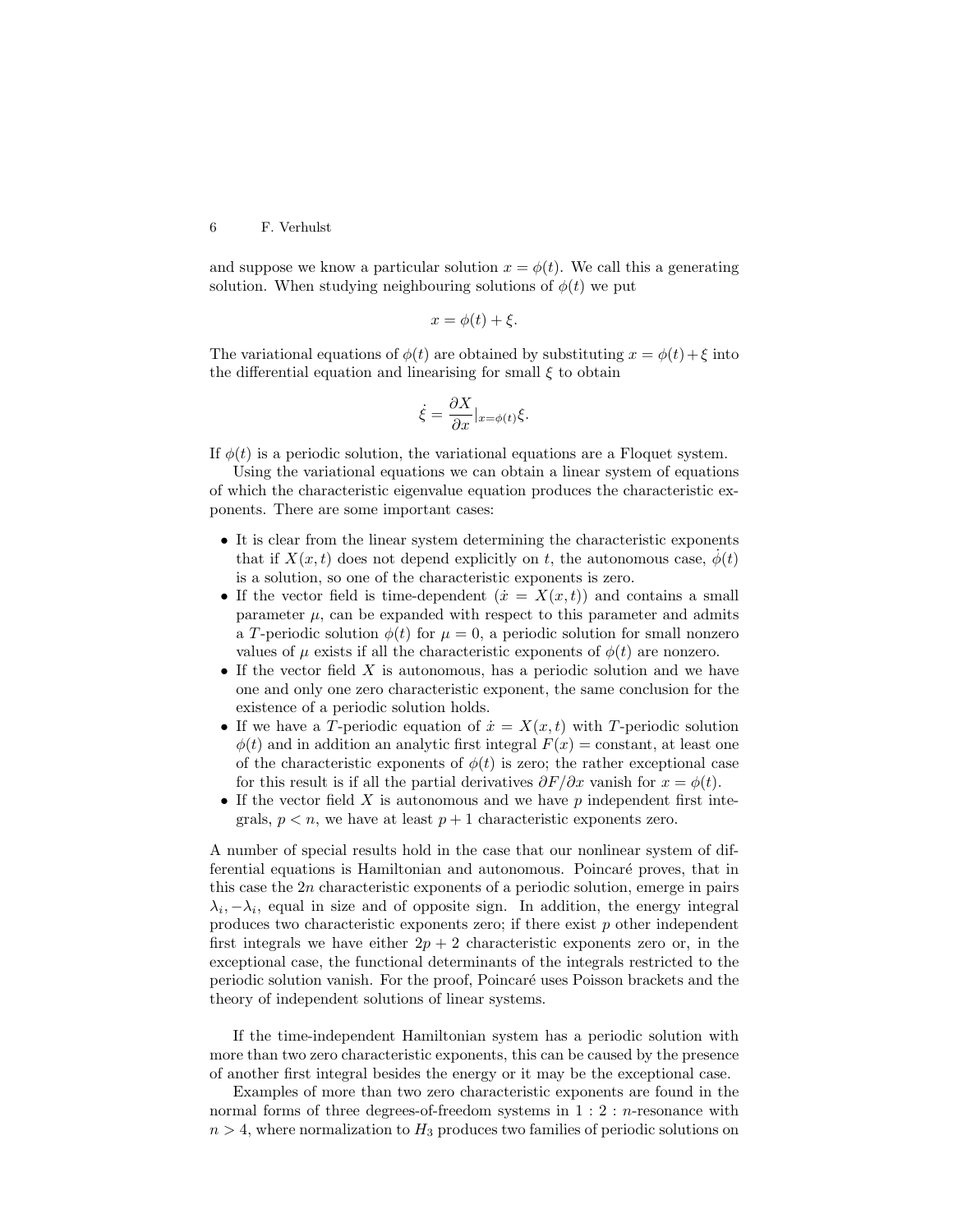the energy manifold. The normal form truncated to cubic terms is integrable. The families break up when adding higher order normal form terms; see [13]. The technical problems connected with drawing conclusions from the presence of more than two zero characteristic exponents, have probably prevented its use in research of conservative dynamics, but the statement "a continuous family of periodic solutions on the energy manifold is a non-generic phenomenon" is one of the remaining features in the literature. Nowadays the analysis is easier by the use of numerical continuation methods.



**Fig. 2.** The three d-o-f  $(1:2:2)$ -Hamiltonian resonance, left the periodic solutions in an action simplex of the Hamiltonian normlised to  $H_3$ , right normalization to  $H_4$ (figure courtesy Springer).

Regarding the complications it is of interest to look at the general (1 : 2 : 2)-resonance, see fig. 2. The general Hamiltonian has 56 cubic terms, normalization leaves three cubic terms. Remarkably enough, the cubic normal form is integrable with energy integral, a quadratic integral and a cubic integral. However, on the energy manifold we find one continuous family of periodic solutions and two isolated solutions. So we have here an exceptional case as described by Poincaré. It turns out that the cubic normal form displays a hidden symmetry that vanishes at higher order. The interpretation is that the phase-flow shows this symmetry with accuracy  $O(\varepsilon)$  on the timescale  $1/\varepsilon$ , the integrability is asymptotic with error estimate  $O(\varepsilon^2 t)$  (see the next section for the error estimates). In fig. 2 the action simplex of the normal form to  $H_4$ (before normalization 126 terms) shows the break-up of the continuous family of periodic solutions into six periodic solutions on the energy manifold.

# 4 Measures of chaos

Most Hamiltonian systems are not integrable. However, as we shall see, this is a very deceptive statement although it is mathematically correct. To get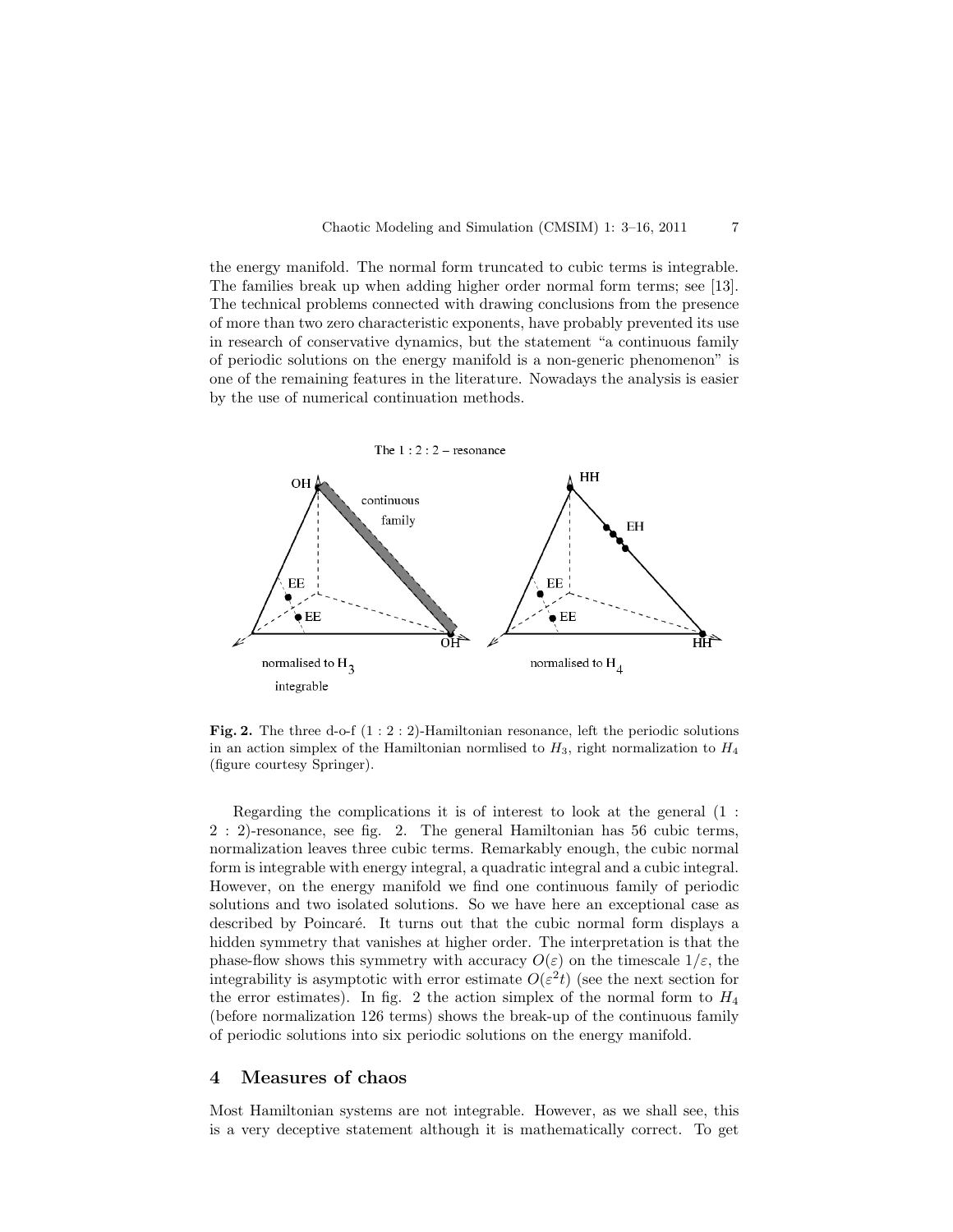this in the right perspective, we shall start by outlining suitable approximation methods. These are canonical normal form methods, sometimes called after Birkhoff-Gustavson, and averaging performed in a canonical way. The methods admit precise error estimates and enable us therefore to determine local measures of regularity and chaos. The methods also permit us to locate normal modes and other short-periodic solutions.

We recall that two d-o-f time-independent Hamiltonian systems near stable equilibrium can be normalized and that the normal form is always integrable to any order. The integrals are the Hamiltonian and its quadratic part. The motion on the KAM-tori dominates phase-space and this result expresses that the amount of chaos near stable equilibrium is exponentially small. Explicitly: near stable equilibrium, the measure of chaos is  $O(\varepsilon^a \exp(-1/\varepsilon^b))$  for suitable positive constants a, b where the energy  $E = O(\varepsilon^2)$ . An illustrative example is studied in [7].

#### 4.1 Approximations and normal forms

Consider the n degrees of freedom time-independent Hamiltonian

$$
H(p,q) = \frac{1}{2} \sum_{i=1}^{n} \omega_i (p_i^2 + q_i^2) + H_3 + H_4 + \cdots
$$
 (2)

with  $H_k, k \geq 3$  a homogeneous polynomial of degree k and positive frequencies  $\omega_i$ . We introduce a small parameter  $\varepsilon$  into the system by rescaling the variables by  $q_i = \varepsilon \overline{q_i}$ ,  $p_i = \varepsilon \overline{p_i}$ ,  $i = 1, \dots, n$  and dividing the Hamiltonian by  $\varepsilon^2$ . This implies that we localize near stable equilibrium with energy  $O(\varepsilon^2)$ .

We can define successive, nonlinear coordinate (or *near-identity*) transformations that will bring the Hamiltonian into the so-called Birkhoff normal form; see [3] and [14] for details and references. For a general dynamical systems reference see [1,4], for symmetry in the context of Hamiltonian systems see [4,10]. A stimulating text on chaos and resonance is [5]. In action-angle variables  $\tau, \phi$ , a Hamiltonian  $H$  is said to be in Birkhoff normal form of degree  $2k$  if it can be written as

$$
H = \sum_{i=1}^{n} \omega_i \tau_i + \varepsilon^2 P_2(\tau) + \varepsilon^4 P_3(\tau) + \dots + \varepsilon^{2k-2} P_k(\tau),
$$

where  $\tau = (\tau_1, \dots, \tau_n)$  and  $P_i(\tau)$  is a homogeneous polynomial of degree i in  $\tau_i = \frac{1}{2}(p_i^2 + q_i^2), i = 1, \dots, n$ . The variables  $\tau_i$  are called actions; note that if Birkhoff normalization is possible, the angles have been eliminated. If a Hamiltonian can be transformed into Birkhoff normal form, the dynamics is fairly regular. The system is integrable with integral manifolds which are tori described by taking  $\tau_i$  constant. The flow on the tori is quasi-periodic.

Suppose a Hamiltonian is in Birkhoff normal form to degree  $m$ , but the frequencies are satisfying a resonance relation of order  $m + 1$ . This means that  $H_{m+1}, H_{m+2}$  etc. may contain resonant terms which can not be transformed away. The procedure is now to split  $H_{m+1}, H_{m+2}$  etc. in resonant terms and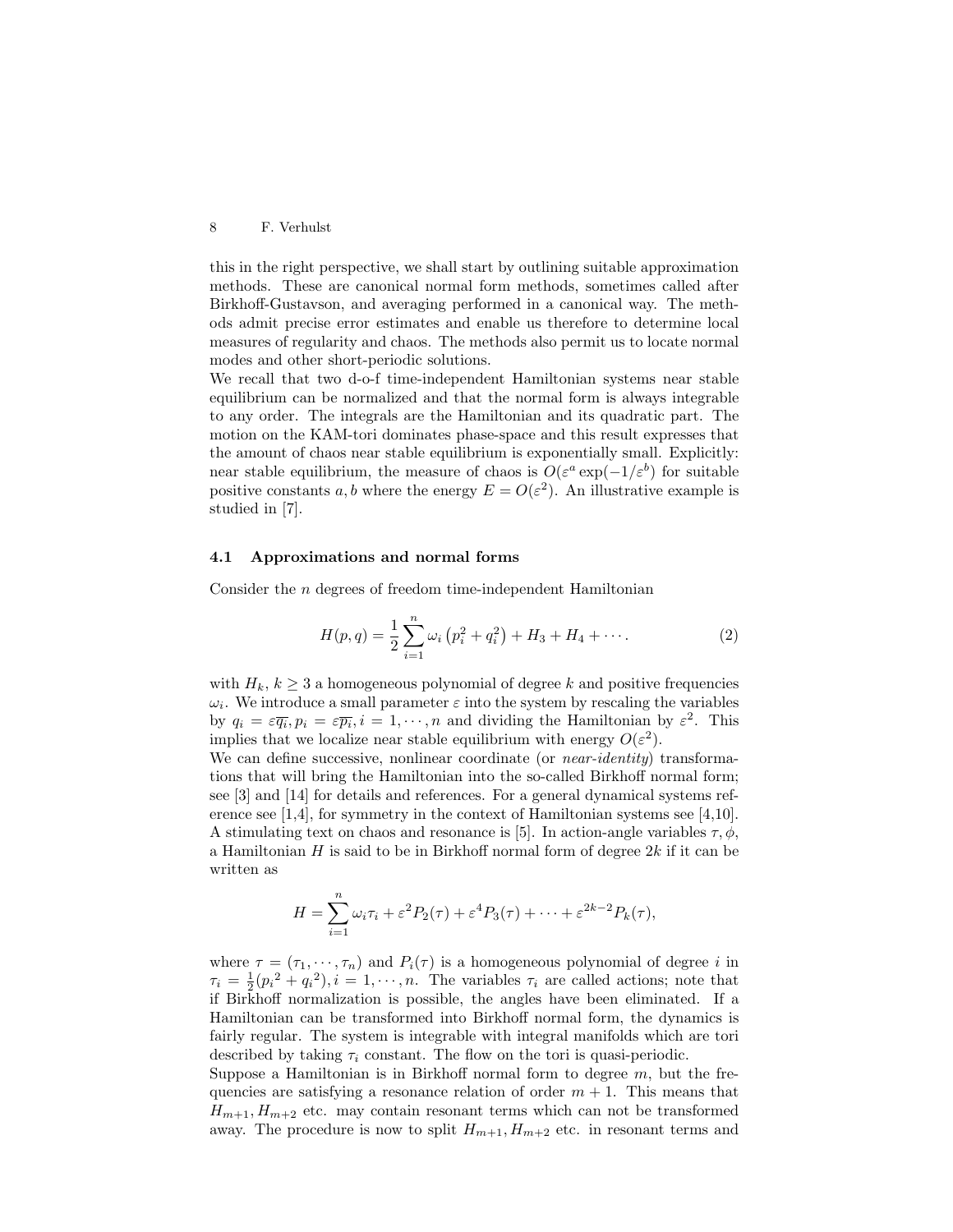terms to which the Birkhoff normalization process can be applied. The resulting normal form will generally contain resonant terms and is called Birkhoff-Gustavson normal form. It contains terms dependent on the action  $\tau$  and on resonant combination angles of the form  $\chi_i = k_1 \phi_1 + \cdots + k_n \phi_n$ . In practice we have to consider a truncation of the Birkhoff-Gustavson normal form  $\bar{H}$  at some degree  $p \geq m$ :

$$
\bar{H} = H_2 + \varepsilon \bar{H}_3 + \varepsilon^2 \bar{H}_4 + \dots + \varepsilon^{p-2} \bar{H}_p.
$$
 (3)

Because of the construction we have the following results:

- $\bar{H}$  is conserved for the original Hamiltonian system (2) with error  $O(\varepsilon^{p-1})$ for all time.
- $H_2$  is conserved for the original Hamiltonian system (2) with error  $O(\varepsilon)$ for all time. So the normal form has at least two integrals. Symmetry can enhance the regularity, see [13].
- If we find other integrals of the Birkhoff-Gustavson normal form, we have slightly weaker error estimates. Explicitly, suppose that  $F(p, q)$  is an independent integral of the truncated Hamiltonian system (3), we have for the solutions of the original Hamiltonian system (2) the estimate

$$
F(p, q) - F(p(0), q(0)) = O(\varepsilon^{p-1}t).
$$

An important consequence is the following statement: if the phaseflow induced by the truncated Hamiltonian (3) is completely integrable, the flow of the original Hamiltonian (2) is approximately integrable or asymptotically integrable in the sense described above. In this case the original system is called formally integrable. This implies that the irregular, chaotic component in the flow of the original Hamiltonian is limited by the given error estimates and must be a small-scale phenomenon on a long timescale. For details see [14] and [13].

### 4.2 Normal modes and short-periodic solutions

Liapunov proved that if the frequencies  $\omega_i$  satisfy no resonance relation, the normal modes, obtained by linearization, can be continued for the full, nonlinear Hamiltonian system  $(2)$ , resulting in at least n short-periodic solutions with periods  $\varepsilon$ -close to  $2\pi/\omega_i$ .

Weinstein [18] proved that even in the case of resonance, there exist at least  $n$ short-periodic solutions of Hamiltonian system (2). Note, that these periodic solutions are not necessarily continuations of the linear modes, the term 'normal modes' in this context can be confusing. Another important point is that  $n$ short-periodic solutions is really the minimum number. For instance in the case of two degrees of freedom, 2 short-periodic solutions are guaranteed to exist by the Weinstein theorem. But in the 1 : 2 resonance case one finds generically 3 short-periodic solutions for each (small) value of the energy. One of these is a continuation of a linear normal mode, the other two are not. For higher-order resonances like 3 : 7 or 2 : 11, there exist for an open set of parameters four short-periodic solutions of which two are continuations of the normal modes. Of course symmetry and special Hamiltonian examples may change this picture drastically.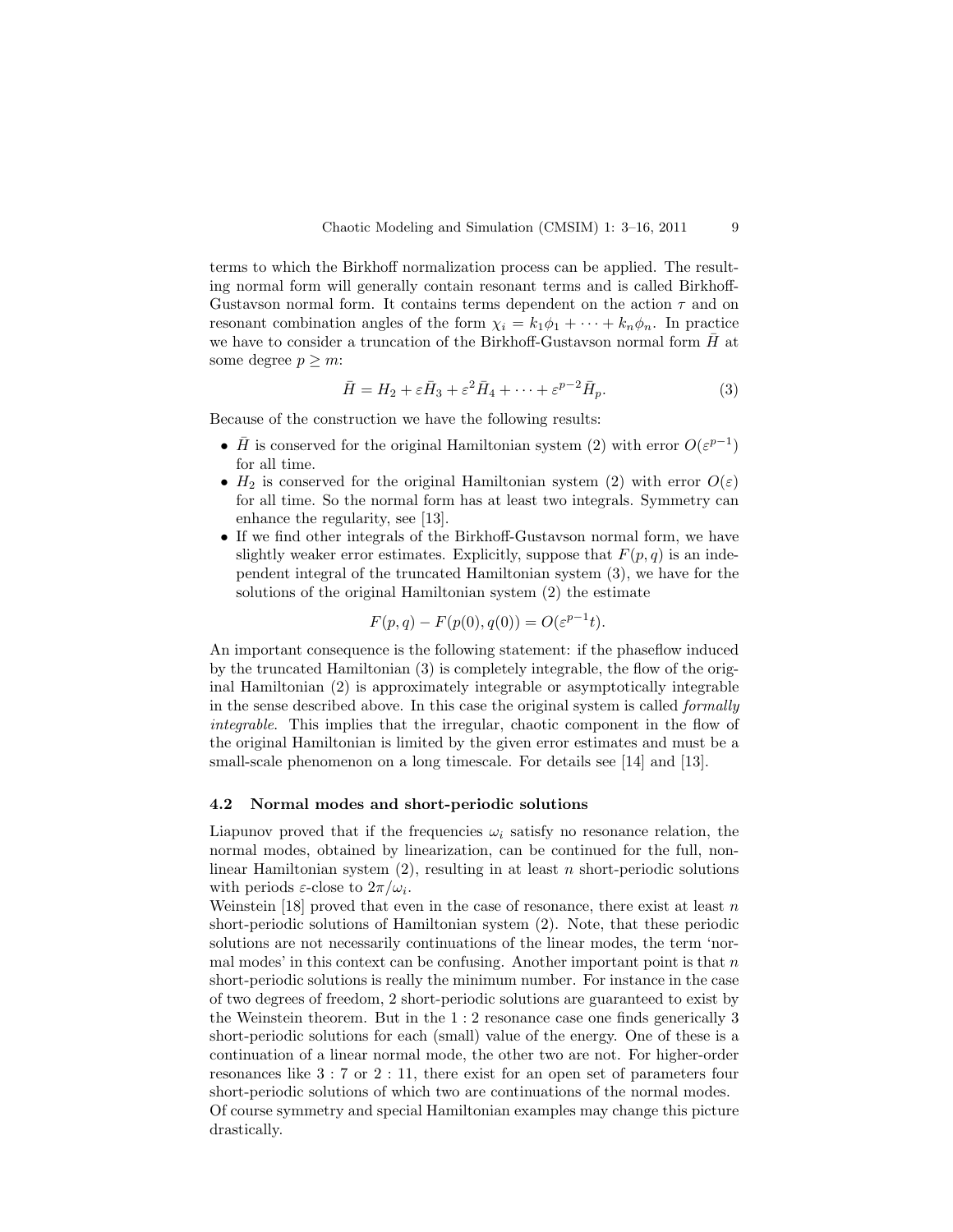# 4.3 Three degrees of freedom

The question of asymptotic integrability is different for more than two degrees of freedom. First we consider the genuine first order resonances of three d-o-f systems.

#### First-order resonances

As we have seen, the cubic normal form of the  $(1:2:2)$ -resonance is integrable; this is caused by a hidden symmetry which reveals itself by normalization. The  $(1:2:1)$ -resonance and the  $(1:2:3)$ -resonance on the other hand are not integrable for an open set of parameters of the Hamiltonian. The results are illustrated for the four first-order resonances in the table from [13].

If three independent integrals of the normalized system can be found, the normalized system is integrable. The integrability depends in principle on how far the normalization is carried out  $(\overline{H}_k)$  represents the normal form of  $H_k$ , the homogeneous part of the Hamiltonian of degree  $k$ ). The formal integrals have a precise asymptotic meaning as discussed in section 4.1. We use the following abbreviations: no cubic integral for no quadratic or cubic third integral; discr. symm.  $q_i$  for discrete (or mirror) symmetry in the  $p_i, q_i$ -degree of freedom; 2 subsystems at  $\overline{H}_k$  for the case that the normalized system decouples into a one and a two degrees of freedom subsystem upon normalizing to  $H_k$ . In the second and third column one finds the number of known integrals when normalizing to  $\overline{H}_3$  respectively  $\overline{H}_4$ .

The remarks which have been added to the table reflect some of the results known on the non-existence of third integrals. Note that the results presented here are for the general Hamiltonian and that additional assumptions, in particular involving symmetry, may change the results. In this respect it is interesting that in a number of applications, chaotic dynamics appears to be of relatively small size. An example is the dynamics of elliptical galaxies that display three-axial symmetry. Astrophysical observations suggest highly nonlinear but integrable motion. The statements above with indication 'Assumptions': 'general', are for Hamiltonian systems in general form near stable equilibrium.

### Example: the  $(1:2:3)$ -resonance

This resonance was analyzed in [8] and [15]. We will summarize some results and formulate some open problems. When normalizing to  $H_4$  one finds 7 shortperiodic (families of) solutions. One of them is for an open set of parameters complex unstable (for the complementary set it is unstable of saddle type). This complex instability is a source of chaotic behaviour. Using Silnikov-Devaney theory, it is shown in  $[8]$  that a horseshoe map exists in the normal form to  $H_4$ which makes the normal form chaotic.

Numerics indicate that the normal form  $\bar{H} = H_2 + \bar{H}_3$  is already chaotic, but a proof is missing. Also the dynamics of the case where the periodic solution is unstable, but of saddle type, has still to be characterized.

Discrete symmetry in either the first or the last degree of freedom makes the normal form to  $H_4$  integrable.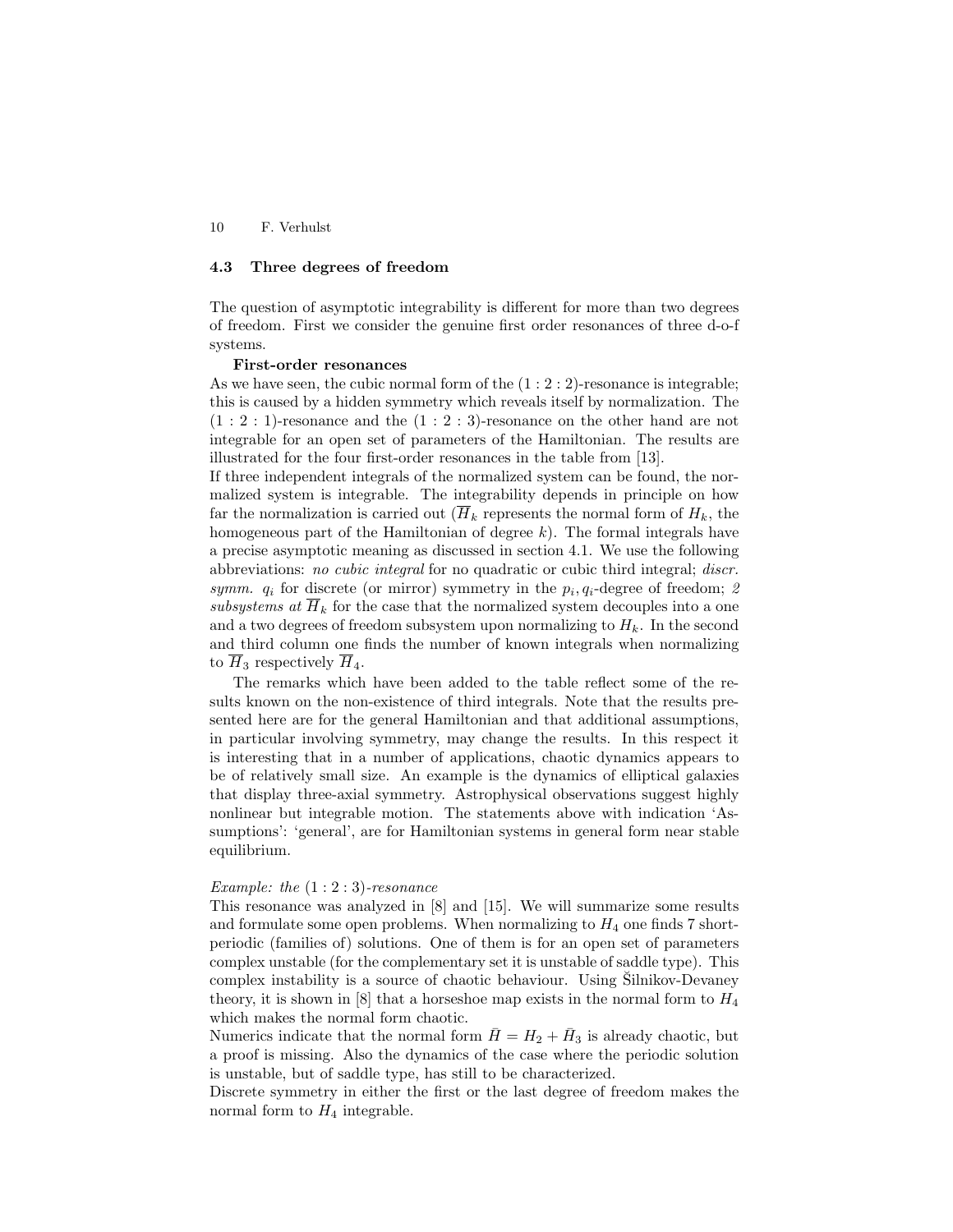| Resonance | Assumptions                 | $H_3$          | $H_4$          | Remarks                                               |
|-----------|-----------------------------|----------------|----------------|-------------------------------------------------------|
| 1:2:1     | general                     | $\overline{2}$ | $\overline{2}$ | no analytic third integral                            |
|           | discr.symm. $q_1$           | 2              | $\overline{2}$ | no analytic third integral                            |
|           | discr.symm. q <sub>2</sub>  | 3              | 3              | $H_3 = 0$ ; 2 subsystems at $H_4$                     |
|           | discr.symm. $q_3$           | $\overline{2}$ | $\overline{2}$ | no analytic third integral                            |
| 1:2:2     | general                     | 3              | $\overline{2}$ | no cubic third integral at $H_4$                      |
|           | discr.symm. $q_2$ and $q_3$ | 3              | 3              | $H_3 = 0$ ; 2 subsystems at $H_4$                     |
| 1:2:3     | general                     | 2              | $\overline{2}$ | no analytic third integral                            |
|           | discr.symm. $q_1$           | 3              | 3              | 2 subsystems at $H_3$ and $H_4$                       |
|           | discr.symm. q <sub>2</sub>  | 3              | 3              | $H_3=0$                                               |
|           | discr.symm. $q_3$           | 3              | 3              | 2 subsystems at $\overline{H}_3$ and $\overline{H}_4$ |
| 1:2:4     | general                     | 2              | $\overline{2}$ | no cubic third integral                               |
|           | discr.symm. $q_1$           | $\overline{2}$ | $\overline{2}$ | no cubic third integral                               |
|           | discr.symm. $q_2$ or $q_3$  | 3              | 3              | 2 subsystems at $H_3$ and $H_4$                       |

Table 1. Integrability of the normal forms of the four genuine first order resonances.

#### Higher-order resonances

Higher order resonances abound in applications. The results discussed thus far are mostly general, but, with regards to applications, it is very important to look again at the part played by symmetries. This will be illustrated for the (1 : 3 : 7)-resonance and will be discussed in some detail. This also serves as an example that resonances with odd resonance numbers are particularly sensitive to symmetries.

Example: the  $(1:3:7)$ -resonance

We start with the general Hamiltonian with this resonance in  $H_2$ :

$$
H_2 = \tau_1 + 3\tau_2 + 7\tau_3.
$$

At  $H_3$  level there is no resonance and we find after normalization,  $\bar{H}_3 = 0$ . There are two combination angles active at  $H_4$  level:

$$
\chi_1 = 3\phi_1 - \phi_2
$$
 and  $\chi_2 = \phi_1 + 2\phi_2 - \phi_3$ .

At  $H_5$  level no combination angles are added,  $H_5$  can be brought in Birkhoff normal form. We list the consequences of mirror symmetry in each respective degree of freedom:

- In the first d-o-f:  $\chi_1$  and  $\chi_2$  not active; formal integrability until  $\bar{H}_5$ , chaotic dynamics has measure  $O(\varepsilon^4 t)$ .
- In the second d-o-f:  $\chi_1$  not active; formal integrability until  $\bar{H}_7$ , chaotic dynamics has measure  $O(\varepsilon^6 t)$ .
- In the third d-o-f:  $\chi_2$  not active; formal integrability until  $\bar{H}_7$ , chaotic dynamics has measure  $O(\varepsilon^6 t)$ .
- The case of mirror symmetry in all three d-o-f. is discussed below.

One can continue the analysis to higher order normal forms to obtain more precise estimates of the remaining chaotic dynamics. We discuss an example.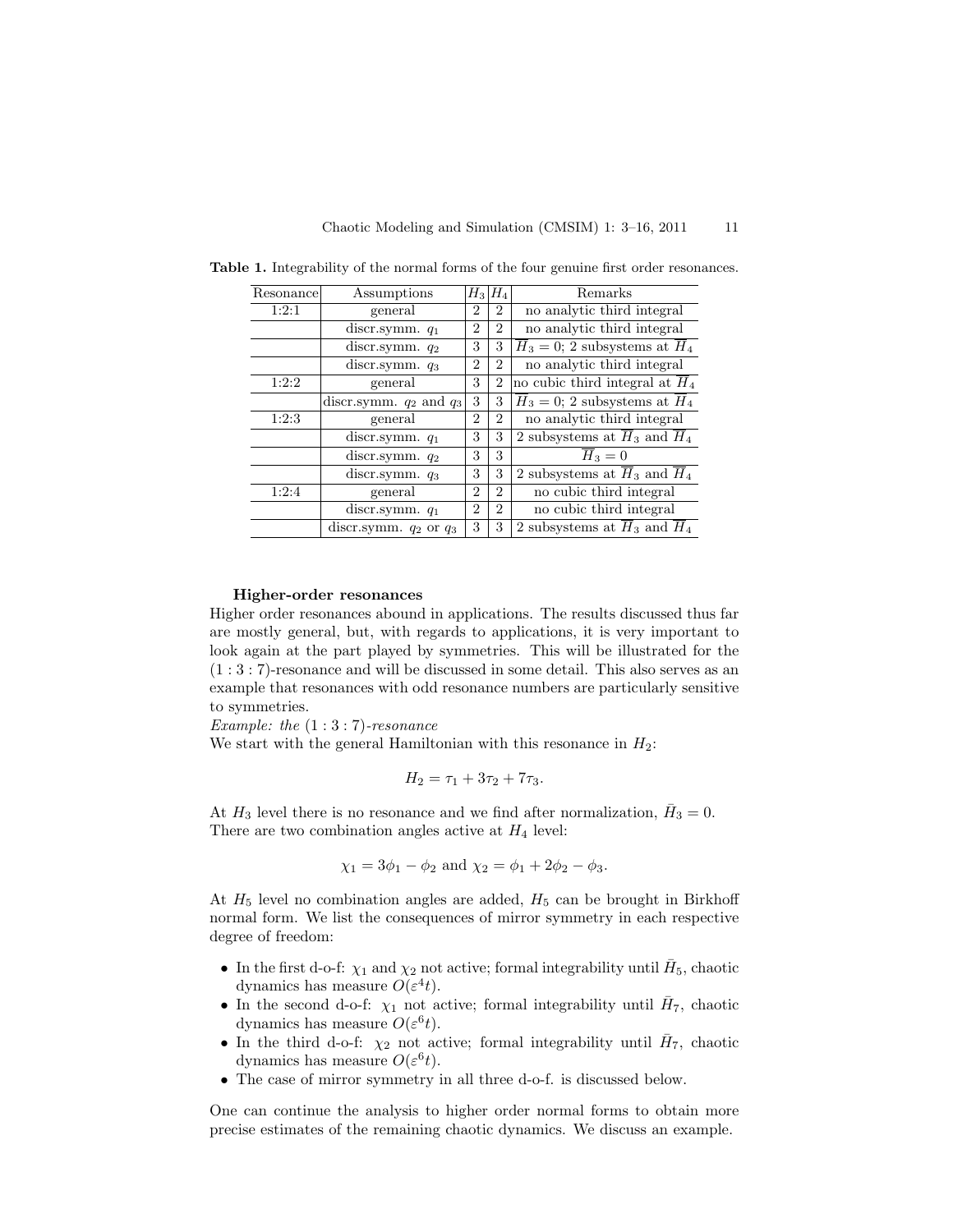## Three-axial elliptical galaxies in  $(1:3:7)$ -resonance

In this case we have discrete (mirror) symmetry in three degrees of freedom. Until  $H_7$  the system can be brought into Birkhoff normal form, chaotic dynamics has measure  $O(\varepsilon^6 t)$  which predicts regular behaviour on a long timescale. The Birkhoff-Gustavson normal form  $\bar{H}_8$  contains the combination angles  $6\phi_1$  –  $2\phi_2$  and  $2\phi_1 + 4\phi_2 - 2\phi_3$ .

The situation needs a very high degree of normalization as becomes clear when considering the analysis of periodic solutions. Because of the discrete symmetry  $\tau_i = 0, i = 1, 2, 3$  each corresponds with a two d-o-f submanifold of the original (symmetric) Hamiltonian. The normal modes are exact periodic solutions of the normal form and the original Hamiltonian. The normal forms in these 4 dimensional submanifolds are all integrable (section 4.1) and chaotic behaviour takes place in exponentially small sets. Consider the question of how far we have at least to normalize the flow in these submanifolds.

Case  $\tau_1 = 0$ . This is the worst case, as it involves the 3 : 7-resonance. In the symmetric case this system has to be normalized to  $H_{20}$  to characterize the periodic solutions.

Case  $\tau_2 = 0$  involving the 1 : 7-resonance. The system has to be normalized to  $H_{16}$  to characterize the periodic solutions.

Case  $\tau_3 = 0$  involving the 1 : 3-resonance. This relatively well-known system has to be normalized to  $H_8$  to characterize the periodic solutions. In [13] it is described how to deal with such higher-order cases.

#### 4.4 A remark on chains of oscillators

Our knowledge of chains of oscillators is still restricted. Remarkably enough the normal form of the  $1:2:\cdots:2$ -resonance with n degrees of freedom is integrable. Consider the Hamiltonian

$$
H(p,q) = \frac{1}{2}(p_1^2 + q_1^2) + \sum_{i=2}^{n} (p_i^2 + q_i^2) + H_3 + \cdots,
$$

where  $H_3 + \cdots$  represents the general cubic and higher order terms. The Hamiltonian is formally integrable and the proof runs along the lines of the analysis of the  $(1:2:2)$ -resonance, displaying again hidden symmetry.

A spectacular result arises for the classical Fermi-Pasta-Ulam problem which is a chain of identical oscillators coupled by nearest neighbour interaction. At low energy levels the chain shows recurrence and no chaos. Recently it was shown in [12] by normal form methods and symmetry considerations, that a nearby integrable system exists which make the KAM-theorem applicable. This solves the recurrence phenomenon at low energy.

### 5 Bifurcations

The analysis of periodic solutions is based on the implicit function theorem. If the conditions of the theorem are not satisfied we have a bifurcation.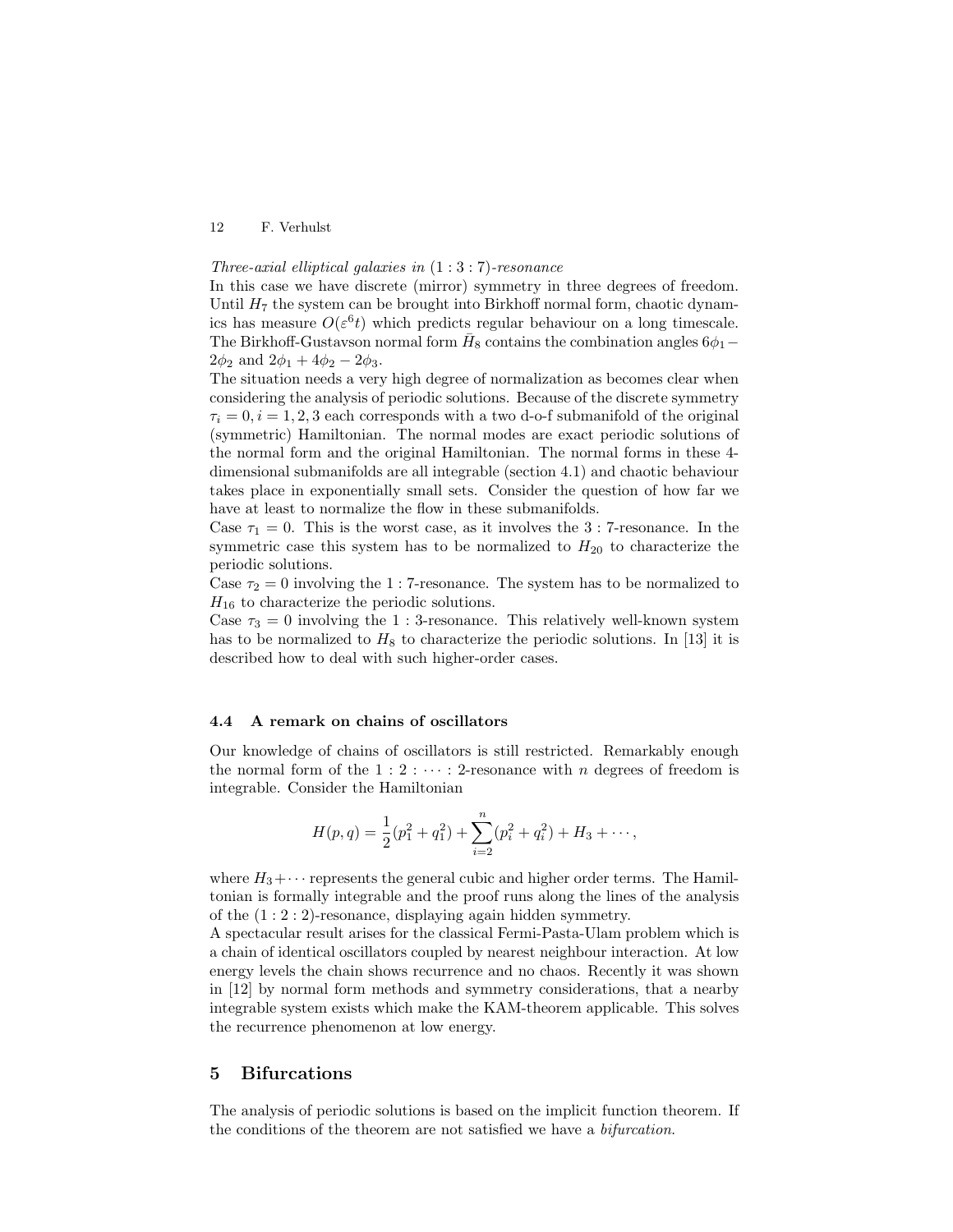The treatment in the 'Méthodes nouvelles' is very general, it applies to nonlinear ODEs, including dissipative systems. The bifurcations discussed have a universal character:

- Hopf bifurcation (continuation near an equilibrium).
- Transcritical bifurcation, exchange of stability.
- Emergence and vanishing of periodic solutions in pairs.

A bifurcation that plays a very prominent role in nonlinear dynamics is the Hopf bifurcation, also referred to as Poincaré-Andronov-Hopf bifurcation. It may happen that, when an equilibrium point of which the eigenvalues depend on parameters, will have two purely imaginary eigenvalues if one of the parameters  $(\mu)$  assumes a critical value, say  $\mu_0$ . In this case, depending on the nonlinearities, there may exist a nearby periodic solution. If the periodic solution emerges for  $\mu < \mu_0$  it is called subcritical, for  $\mu > \mu_0$  it is supercritical.

For periodic solutions and fixed points of a map, there are analogous results, where one usually refers to generalized Hopf, Hopf-Hopf or Neimark-Sacker bifurcation.

The first place where the Hopf bifurcation arises in the literature is in the Méthodes nouvelles. Poincaré considers an equilibrium of an autonomous equation in  $R^n$ 

$$
\dot{x} = X(x)
$$

and views this equilibrium as a periodic solution with arbitrary period. Suppose that there is a parameter  $\mu$  in the equation and that  $x_1 = x_2 = \cdots = x_n = 0$  is an equilibrium for any value of  $\mu$ . We will look for a periodic solution near the origin  $x = 0$  for  $\mu = 0$ , with initial value  $x(0) = \beta$  and  $x(T) = \psi + \beta$ . If we can determine T with  $\psi = 0$  and non-trivial  $\beta$ , we have found a periodic solution. Poincaré finds from the determinant of the Jacobian  $J$ :

$$
J = \frac{\partial X}{\partial x}|_{\mu=0, x=0},
$$

that if  $|J| \neq 0$ , we will have only the trivial solution  $\beta = 0$ , corresponding with the equilibrium solution  $x = 0$ . The condition  $|J| = 0$  to obtain a nontrivial solution corresponds with (at least) two eigenvalues to be purely imaginary and conjugate. This condition makes the existence of a small periodic solution branching off equilibrium  $x = 0$  possible, but we still have to consider the nonlinear terms to see whether a periodic solution actually emerges.

The eigenvalues  $\lambda_i$  will depend on  $\mu$ . Adding the condition that at the critical value  $\mu_0 = 0$ , we have two conjugate imaginary eigenvalues  $\lambda_{i,j}$  with  $d\lambda_{i,j}/d\mu \neq 0$ , we will call such a bifurcation value of  $\mu$  a Hopf point.

Poincaré considers in the 'Méthodes nouvelles' as an example the equations formulated by Hill for the motion of the Moon, two second-order equations with one nontrivial equilibrium. The equilibrium corresponds with the Moon being in constant conjunction or opposition at constant distance of the Earth. The eigenvalues of the Jacobian as formulated above, have two real values and two conjugate imaginary ones. The conclusion is that a periodic solution exists near this equilibrium in near-opposition or near-conjunction with an amplitude that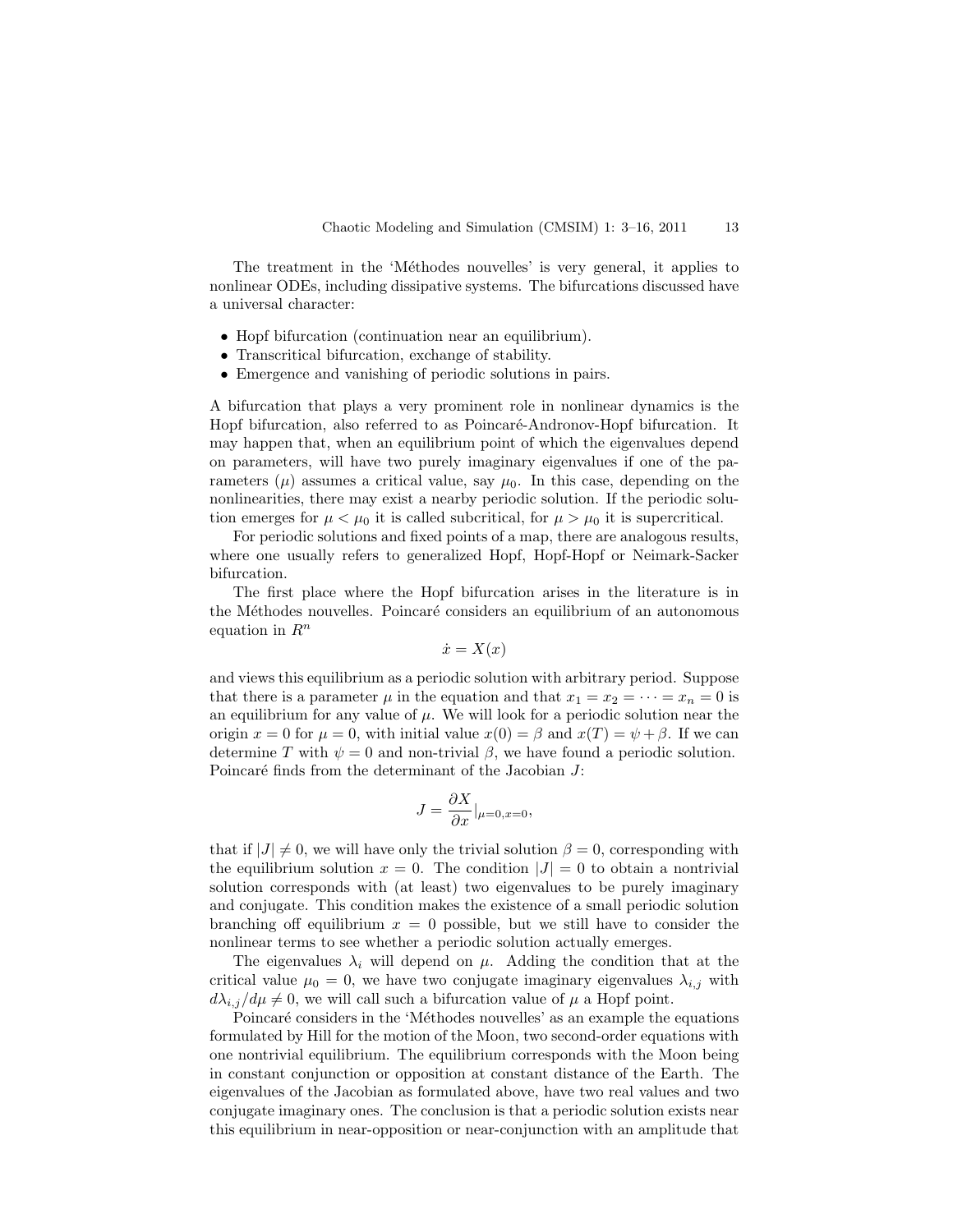grows with the small parameter  $\sqrt{\mu}$ . As two conjugate eigenvalues are real, it will be unstable.

The classical example of the Van der Pol-equation is easier to analyse. Poincaré's interest in wireless telegraphy induced him to use periodic solutions obtained by this type of bifurcation, see [17].

### 5.1 Tori created by Neimark-Sacker bifurcation

Another important scenario to create a torus, arises from the Neimark-Sacker bifurcation. For an instructive and detailed introduction see Kuznetsov (2004) [11]. Suppose that we have obtained an averaged equation  $\dot{x} = \varepsilon f(x, a)$ , with dimension 3 or higher, by variation of constants and subsequent averaging; a is a parameter or a set of parameters. It is well-known that if this equation contains a hyperbolic critical point, the original equation contains a periodic solution. The first order approximation of this periodic solution is characterized by the time variables t and  $\varepsilon t$ .

Suppose now that by varying the parameter  $a$  a pair of eigenvalues of the critical point becomes purely imaginary. For this value of a the averaged equation undergoes a Hopf bifurcation producing a periodic solution of the averaged equation; the typical time variable of this periodic solution is  $\varepsilon t$  and so the period will be  $O(1/\varepsilon)$ . As it branches off an existing periodic solution in the original equation, it will produce a torus; it is associated with a Hopf bifurcation of the corresponding Poincaré map and the bifurcation has a different name: Neimark-Sacker bifurcation. The result will be a two-dimensional torus which contains two-frequency oscillations, one on a timescale of order 1 and the other with timescale  $O(1/\varepsilon)$ .

A special case of a system studied by Bakri et al. (2004) [2] is:

$$
\ddot{x} + \varepsilon \kappa \dot{x} + (1 + \varepsilon \cos 2t)x + \varepsilon xy = 0,
$$
  

$$
\ddot{y} + \varepsilon \dot{y} + 4(1 + \varepsilon)y - \varepsilon x^2 = 0.
$$

This is a system with parametric excitation and nonlinear coupling;  $\kappa$  is a positive damping coefficient which is independent of  $\varepsilon$ . Away from the coordinate planes we may use amplitude-phase variables by  $x = r_1 \cos(t + \psi_1), \dot{x} =$  $-r_1 \sin(t + \psi_1), y = r_2 \cos(2t + \psi_2), \dot{y} = -2r_2 \sin(2t + \psi_1);$  after first order averaging we find, omitting the subscripts  $a$ , the system

$$
\dot{r}_1 = \varepsilon r_1 \left(\frac{r_2}{4}\sin(2\psi_1 - \psi_2) + \frac{1}{4}\sin 2\psi_1 - \frac{1}{2}\kappa\right),
$$
  
\n
$$
\dot{\psi}_1 = \varepsilon \left(\frac{r_2}{4}\cos(2\psi_1 - \psi_2) + \frac{1}{4}\cos 2\psi_1\right),
$$
  
\n
$$
\dot{r}_2 = \varepsilon \frac{r_2}{2} \left(\frac{r_1^2}{4r_2}\sin(2\psi_1 - \psi_2) - 1\right),
$$
  
\n
$$
\dot{\psi}_2 = \frac{\varepsilon}{2} \left(-\frac{r_1^2}{4r_2}\cos(2\psi_1 - \psi_2) + 2\right).
$$

Putting the righthand sides equal to zero produces a nontrivial critical point corresponding with a periodic solution of the system for the amplitudes and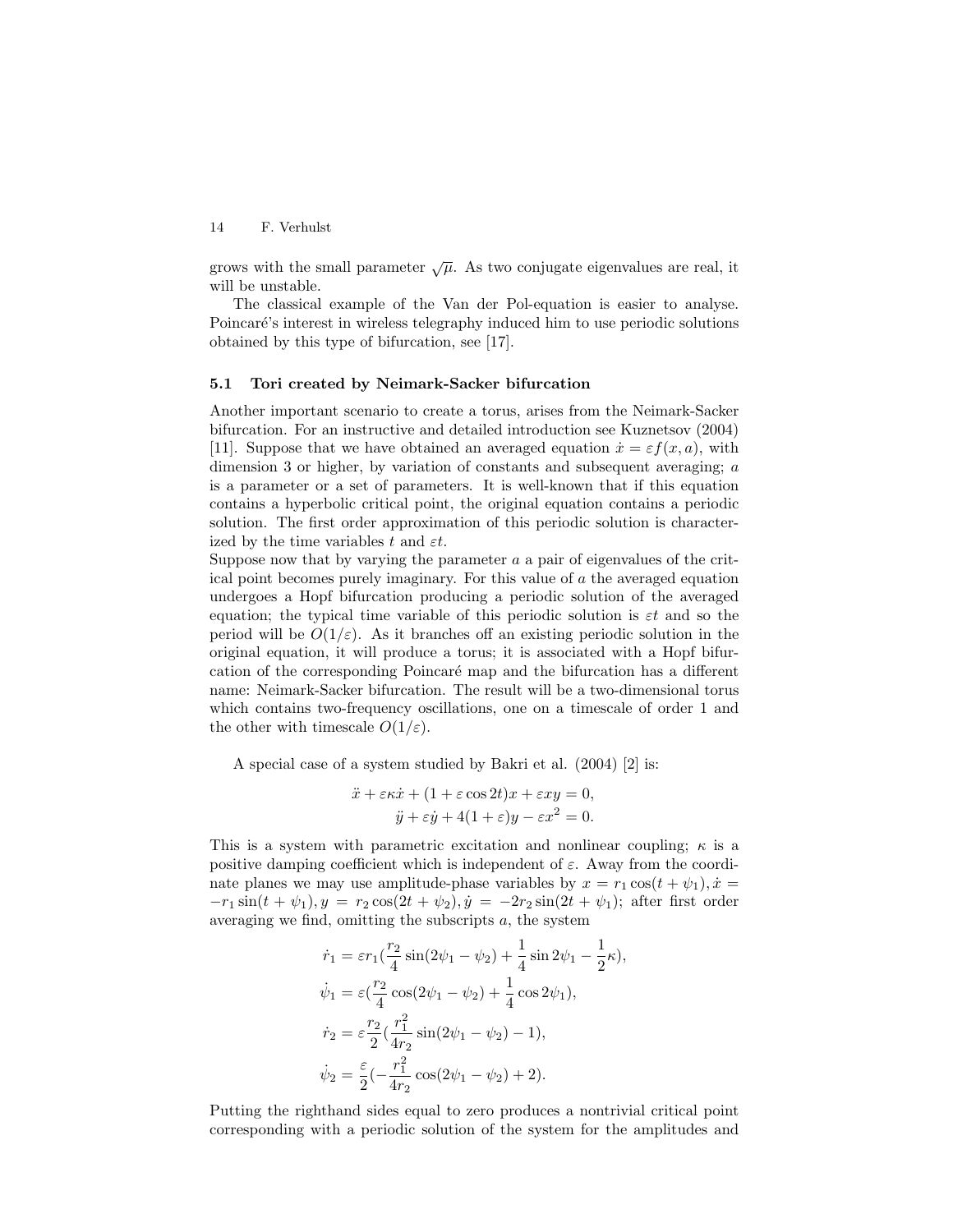phases and so a quasi-periodic solution of the original coupled system in  $x$  and y. We find for this critical point the relations

$$
r_1^2 = 4\sqrt{5}r_2, \cos(2\psi_1 - \psi_2) = \frac{2}{\sqrt{5}}, \sin(2\psi_1 - \psi_2) = \frac{1}{\sqrt{5}}, r_1 = 2\sqrt{2\kappa + \sqrt{5 - 16\kappa^2}}.
$$

This periodic solution exists if the damping coefficient is not too large:  $0 \leq \kappa$  $\frac{\sqrt{5}}{4}$ . Linearization of the averaged equations at the critical point while using these relations produces a  $(4 \times 4)$  matrix A.

A condition for the existence of the periodic solution is that the critical point is hyperbolic, i.e. the eigenvalues of the matrix A have no real part zero. It is possible to express the eigenvalues explicitly in terms of  $\kappa$  by using a software package like MATHEMATICA. However, the expressions are cumbersome. Hyperbolicity is the case if we start with values of  $\kappa$  just below  $\frac{\sqrt{5}}{4} = 0.559$ . Diminishing  $\kappa$  we find that, when  $\kappa = 0.546$ , the real part of two eigenvalues vanishes. This value corresponds with a Hopf bifurcation producing a nonconstant periodic solution of the averaged equations. This in its turn corresponds with a torus in the original equations (in  $x$  and  $y$ ) by a Neimark-Sacker bifurcation. As stated before, the result will be a two-dimensional torus which contains two-frequency oscillations, one on a timescale of order 1 and the other with timescale  $O(1/\varepsilon)$ .

# 6 Breakdown and bifurcations of tori

Complementary to the emergence of tori, their breakdown is of great theoretical and practical interest. In particular we would like to have a general idea of how two-dimensional invariant tori break down and how nontrivial limit sets are created when certain parameters are varied. To obtain insight the analysis of maps can be very helpful as the phenomena governed by differential equations are much more implicit.

A common feature is the presence of stable and unstable periodic solutions in  $p/q$ -resonance on a torus. Breakup can be triggered by heteroclinic tangencies, arising when a parameter is varied. This leads rather quickly to strange, chaotic behaviour. There are other scenarios producing strange behaviour where the normal hyperbolicity of the torus decreases more gradually. For an introduction and references see [16].

# References

- 1.Arnol'd, V.I., Mathematical Methods of Classical Mechanics, Springer-Verlag, New York etc., 1978.
- 2.Bakri, T., Nabergoj, R., Tondl, A., Verhulst, F. Parametric excitation in nonlinear dynamics, Int. J. Non-Linear Mechanics 39, pp. 311-329, 2004.
- 3.Broer, H.W., Hoveijn, I., Lunter, G.A. and Vegter, G. Resonances in a springpendulum: Algorithms for equivariant singularity theory, Nonlinearity 11, pp. 1569-1605, 1998.